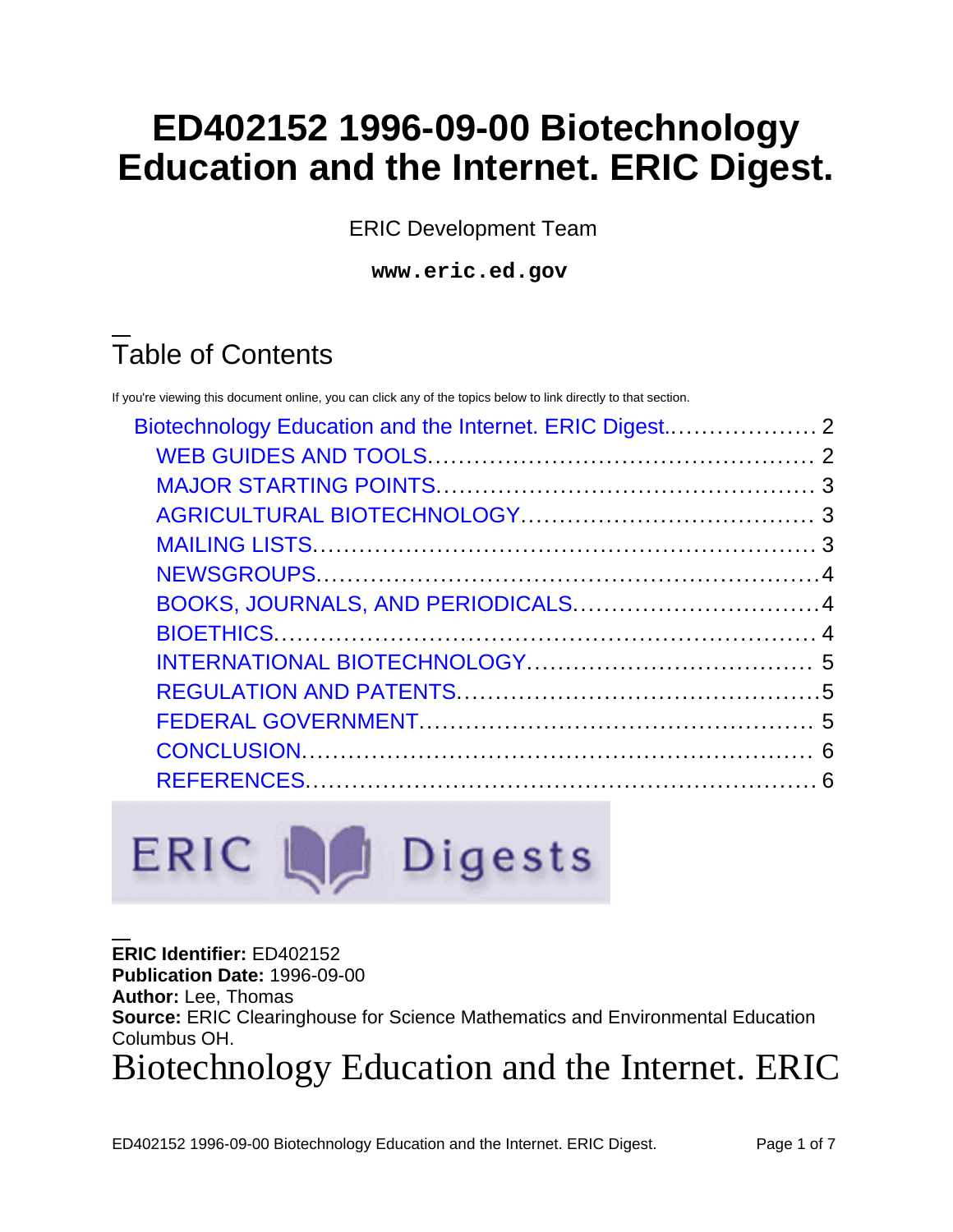# <span id="page-1-0"></span>Digest.

THIS DIGEST WAS CREATED BY ERIC, THE EDUCATIONAL RESOURCES INFORMATION CENTER. FOR MORE INFORMATION ABOUT ERIC, CONTACT ACCESS ERIC 1-800-LET-ERIC

The world of modern biotechnology is based on recent developments in molecular biology, especially those in genetic engineering. Organisms from bacteria to cows are being genetically modified to produce pharmaceuticals and foods. Also, new methods of disease gene isolation, analysis, and detection, as well as gene therapy, promise to revolutionize medicine. With these changes come controversies as well. There are, for example, concerns about genetic privacy, the effects of transgenic organisms on other organisms and the environment, and animal rights.

How can teachers and students keep up with what is happening in biotechnology? Biotechnology is a relatively new and rapidly advancing field of study, so there are few traditional sources of information and activities. The National Association has produced A Sourcebook of Biotechnology Activities (Rasmussen & Matheson, 1990), and the Ohio Academy of Science has produced The Ohio Science Workbook: Biotechnology (Reames, 1993). To encourage an international exchange of ideas regarding biotechnology education, the UNESCO Science and Technology Programme has published a document on Teaching Biotechnology in Schools (McInerney, 1990) that provide information on both the basic principles of biotechnology as well as ethical and social considerations.

Other good sources of information and ideas can be found on the Internet, using the World Wide Web and other services. The resources presented here relate to topics that have been identified (Wells, 1994) as the main areas of study in biotechnology: bioprocessing, foundations, genetic engineering, agriculture, biochemistry, medicine, environment, and bioehtics. Resources for other topics, such as aquaculture, DNA fingerprinting, and biotechnology education have been listed by Paolella (1991).

## <span id="page-1-1"></span>WEB GUIDES AND TOOLS

There are several major starting points for finding information on the Web. On-line subject guides list topics (like biotechnology) alphabetically, and offer direct links to resources. Try Yahoo at http://www.yahoo.com, EINet Galaxy at http://galaxy.einet.net/galaxy.html, or the incredible WWW Virtual Library at http://www.w3.org/hypertext/DataSources/bySubject/Overview.h tml. If you want to use a system that will search for a topic for you throughout the Internet, use one of the many Web search tools. Yahoo, listed above, will perform searches, as will Lycos at http://www.lycos.com, Alta Vista at http://www. altavista.digital.com, or Infoseek Guide at http://guide.infoseek.com. If you prefer one-stop shopping, use http://cuiwww.unige.ch/meta-index.html. There you can access all of the above and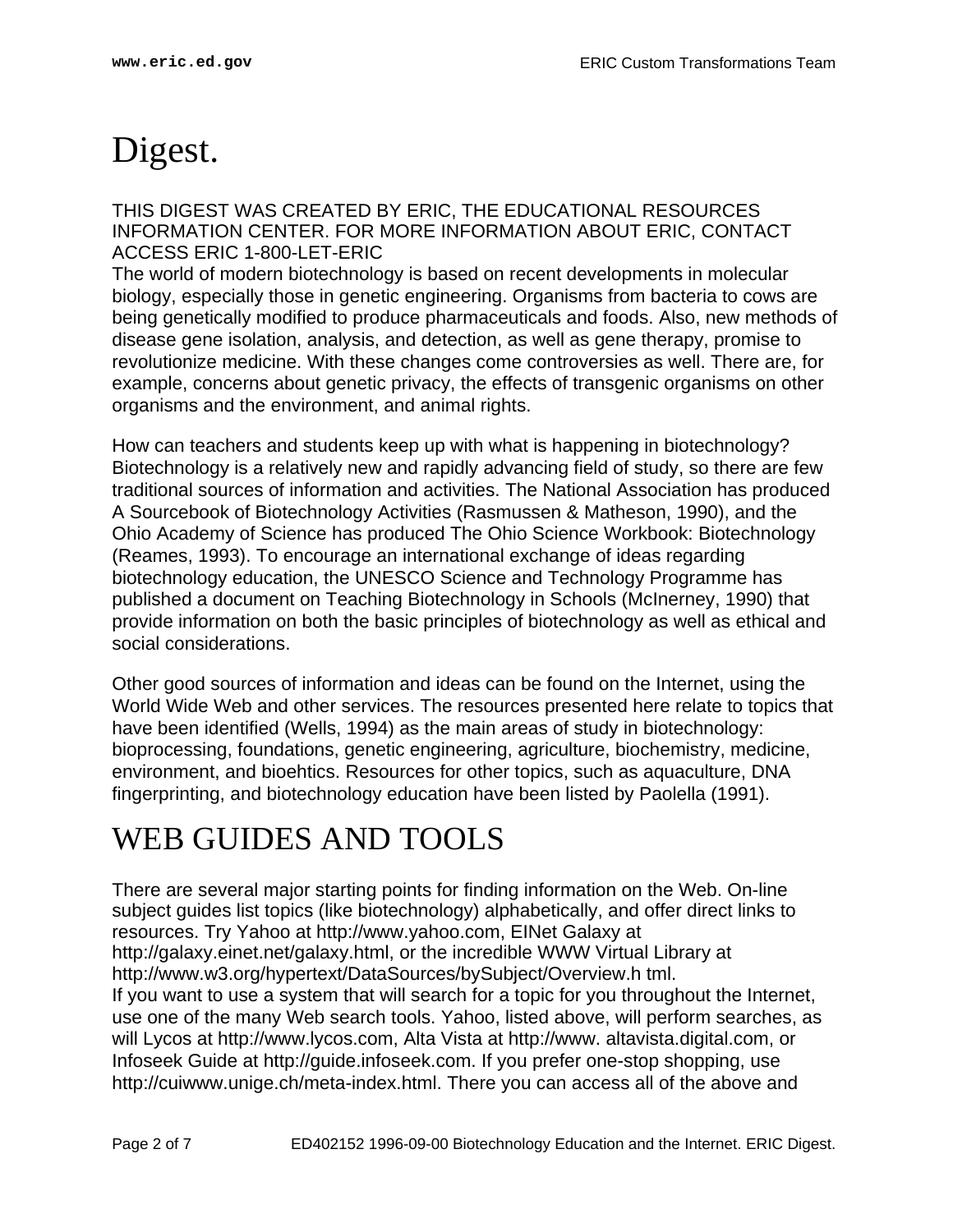more. Warning, a recent search for the term "biotechnology" on Lycos yielded 5400 sites. You might want to be more specific!

## <span id="page-2-0"></span>MAJOR STARTING POINTS

There are other ways to find biotechnology-related information. Access Excellence, at http://www.gene.com/ae is a forum for on-line communication among high school biology teachers, with a focus on biotechnology. One can exchange messages, post notices, and obtain teaching activities. While at Access Excellence, look under "Resource Center." Carolina Biological Supply posts its newsletter, Carolina Tips, there. Other rich sources include http://golgi.harvard.edu/biopages.html, the Biotechnology Information Center (BIC) at the National Agricultural Library at

http://www.inform.umd.edu/EdRes/Topic/AgrEnv/Biotech, and the Biotechnology Public Education Program site residing at

http://biotech.zool.iastate.edu/Biotech\_Public\_Ed.html. Also visit the Internet Directory of Biotechnology Resources at http://biotech.chem.indiana.edu and the Biotechnology Industry Organization's gateway to biotechnology resources at http://www.bio.org.

## <span id="page-2-1"></span>AGRICULTURAL BIOTECHNOLOGY

Agriculture, which includes animals as well as crops, is an area filled with promise and also controversy over biotechnological developments. The Global Agricultural Biotechnology Association offers a very informative site at

http://www.lights.com/gaba/index.html. BIC, listed above, is a great source as well. Go to http://www.bio.com/bc/bio/foodrep8.html for a listing of "Biotechnology Food Products on the Market," and much more. The U.S. Department of Agriculture is on-line at http://www.usda.gov. A good way to keep up on the latest news is to read the monthly News Report of the NBIAP, assessing the biological impacts of agricultural biotechnology, at http://nbiap.biochem.vt.edu.

#### <span id="page-2-2"></span>MAILING LISTS

There are lists to which one can subscribe, and then receive (or post) e-mail notices. They are a valuable means of getting updates, asking questions and sharing information. Subscribing is easy; just send an e-mail to the list's address, (don't list a subject!) and put the following message in the body: Subscribe (name of list) firstname lastname. Here are some useful addresses.

\* GENTECH supports discussions about genetic engineering through GENTECH-REQUEST@doo.donut.ruhr.com.

\* BIOPI-L networks teachers and science education specialists at listserv@ksuvm.ksu.edu.

\* BCEPP enables people working in education as well as public policy to exchange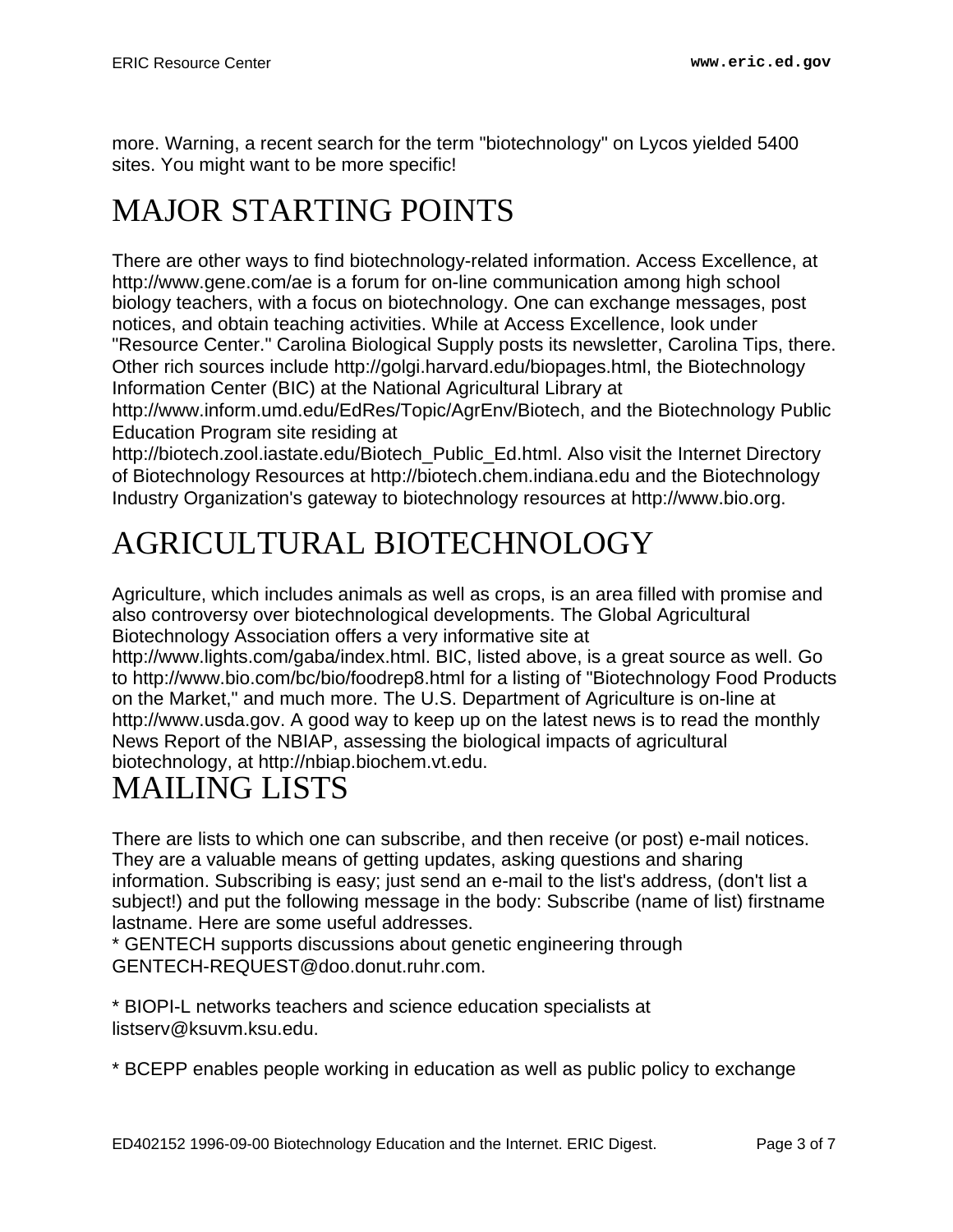ideas. Subscribe to: listserver@relay.adp.wisc.edu.

\* GENTALK addresses genetic engineering and bioethical issues at listproc@usa.net.

Another biotechnology discussion group is BIOTECH, at listserv@umdd.umd.edu. Also, try HUM-MOLGEN BIOTECHNOLOGY, a mailing list which includes lots of references to human genetics. Subscribe to HUM-MOLGEN at listserv@nic.surfnet.nl. After your name, add (BIOT).

#### <span id="page-3-0"></span>NEWSGROUPS

Instead of sending you e-mail, the newsgroups send their notices to whatever computer system you are using. You can then go to your account and read these at your convenience. Talk with your systems operator about how to sign on.

A complete list of all BIOSCI/bionet newsgroups is available through http://www.bio.net. Here you can get not only the list, but you can actually search through the newsgroups archives to find out what has already been said on your subject. Bionet.announce and bionet.general are good ones to watch here. The sci.bio newsgroups include the useful sci.bio.technology.

#### <span id="page-3-1"></span>BOOKS, JOURNALS, AND PERIODICALS

Would you like to search for books, browse through the table of contents of thousands of journals and periodicals, or even search for a topic in the literature by keywords, authors, or subjects? Simply go to the Library Resources Page,

http://www.nova.edu/Inter-Links/library.html. There are also lots of biotechnology-related articles in popular magazines that can be located at the Electronic Newsstand, http://www.enews.com.

#### <span id="page-3-2"></span>**BIOETHICS**

Bioethical topics are popular subjects for classroom discussion. To project more enlightenment than argument, you can keep current by checking several Web sites. A major starting point is http://fas-www.harvard.edu/~blom/bioethics.html. The Center for Biotechnology Policy & Ethics is at http://www.tamu.edu/cbpe.

The AgBioethics Forum is on-line at

http://www.public.iastate.edu/~grad\_college/bioethics. If you are interested in any aspect of the ethical issues of human genome research as it relates to biotechnology, go to http://www.nchgr.nih.gov, and you can search by keyword in the archives of The National Center for Genome Research. The Center's home page at http://www.ncgr.org offers several updated pages on ELSI, the committee studying the ethical, legal, and social implications of genetic science.

A very interesting site is offered by the National Center for Biotechnology Education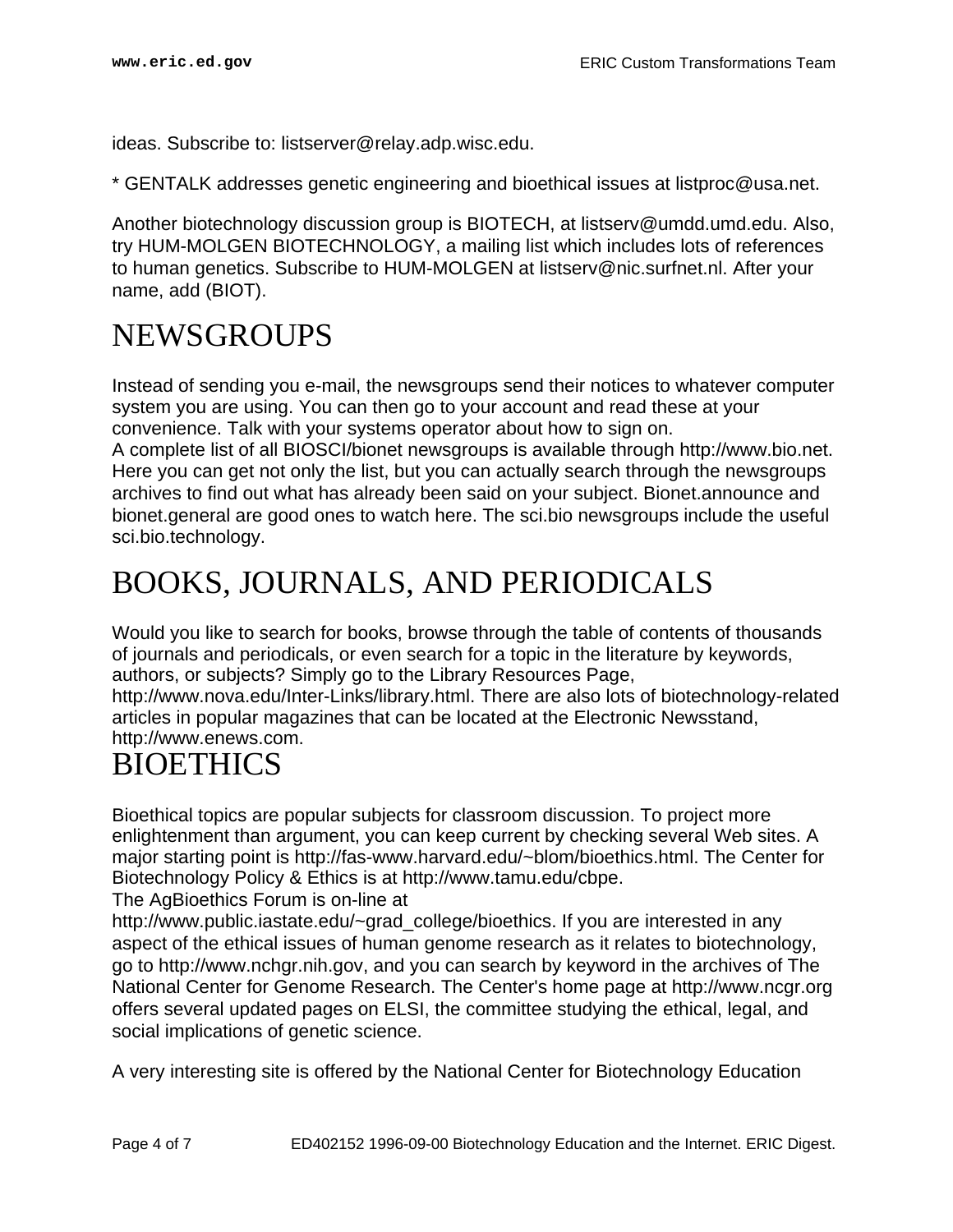(NCBE) in the United Kingdom. Within the vast array of data is a link to the Biotechnology Debate Project. Here is a wealth of background information on biotechnology topics. The Project also features a running debate and voting on issues such as bST in milk (banned for now in Europe) and genetic screening. Direct access to the Project is through http://www.aladdin.co.uk/cfinney/biosis/welcome.html.

# <span id="page-4-0"></span>INTERNATIONAL BIOTECHNOLOGY

Biotechnology is a global enterprise. You can check up on the the Canadian biotechnology scene with http://www.ibc.nrc.ca/ibc. The Australian Biotechnology Association has a home page at http://www.aba.asn.au. The United Kingdom is covered at http://www.reading.ac.uk/NCBE. In the U.S., if you would like a listing of many biotechnology companies, along with their Internet addresses,try http://www.data-transport.com.

#### <span id="page-4-1"></span>REGULATION AND PATENTS

The biotechnology industry is subject to legal regulation in many areas such as clinical testing, release of genetically engineered organisms into the environment, or the introduction of foreign genes into our foods. There is much public debate over the patenting of life forms by biotechnologists. Legal and scientific information is offered at http://biotechlaw.ari.net. At this site you also will find links leading to news about gene patents and other biotechnology-related patents. You can also find lots of good background reading at http://www.aphis.usda.gov.

To read selected full-text patents try

http://www.inform.umd.edu/EdRes/Topic/AgrEnv/Biotech/Biotech

nology\_Patents-full\_text. For lots of news about releases and patents try http://binas.unido.org/binas/binas.html, sponsored by the United Nations International Development Organization (BINAS). Another major source treating release of genetically modified organisms is http://www.bdt.org.br/irro/irro.html.

Relative to these issues, the Rural Advancement Foundation International (RAFI) sponsors a Web site at http://www.charm.net/~rafi/rafihome.html. They are interested in the "socially responsible development of technologies useful to rural societies." Some topics at that site are "Impacts of New Transgenic Crops on Southern Farmers", and "Companies Staking Claim to the Human Genome."

#### <span id="page-4-2"></span>FEDERAL GOVERNMENT

The various agencies of the Federal Government, many of which regulate or sponsor biotechnology research and development, publish an enormous amount of material on the Internet. Congress has a Web site at http://thomas.loc.gov which will link you to a vast array of government documents. Also try FedWorld at http://www.fedworld.gov. Another way into the maze is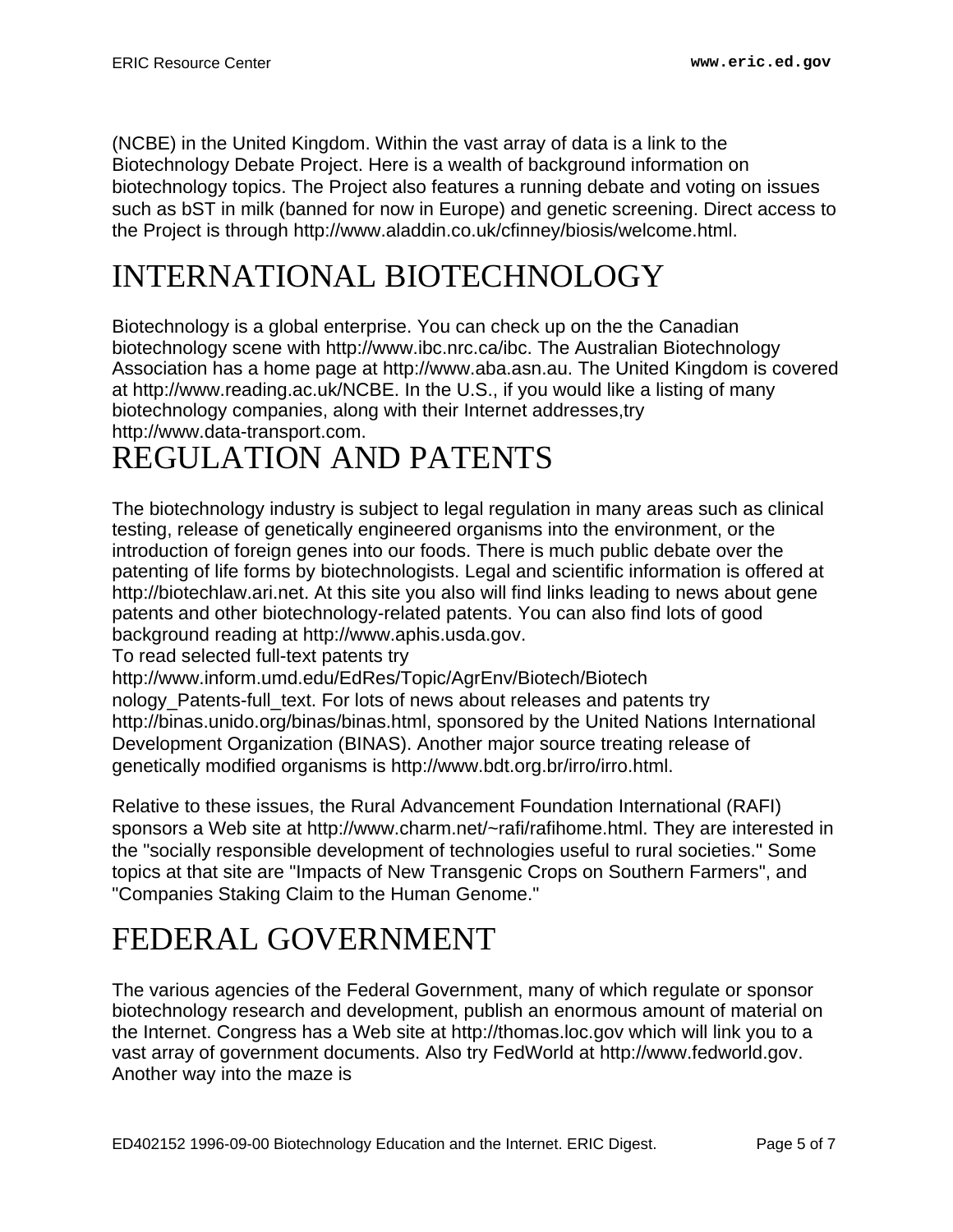http://www.inform.umd.edu/EdRes/Topic/AgrEnv/Biotech/Other\_F ederal Biotechnology Documents.

#### <span id="page-5-0"></span>CONCLUSION

The Internet, while it does not replace the traditional documents needed by students and educators (e.g. books, periodicals or indexes), is an extraordinarily rich and constantly growing network of information and communication. Biotechnology, in all of its many dimensions, is expanding rapidly as well. Use e-mail, newsgroups, connect to the Web to stay informed, and enter the fascinating world of modern science--as it happens.

#### <span id="page-5-1"></span>**REFERENCES**

McInerney, J. D. (Ed.). (1990). Teaching biotechnology in schools. Science and technology education document series No. 39. Paris: UNESCO. [ED 352 250] Paolella, M.J. (1991). Biotechnology outlines for classroom use. American Biology Teacher, 53(2), 98-101.

Rasmussen, A. M., & Matheson, R. H. (Eds.). (1990). A sourcebook of biotechnolgy activities. Washington, DC: National Association of Biology Teachers. [ED 361 177]

Reames, S. E. (1993). The Ohio science workbook: Biotechnology. Columbus: Ohio Academy of Science. [ED 362 405]

Wells, J. G. (1994). Establishing a taxonomic structure for the study of biotechnology in secondary school technology education. Journal of Technology Education, 6(1). This digest was funded by the Office of Educational Research and Improvement, U.S. Department of Education under contract no. RR93002013. Opinions expressed in this digest do not necessarily reflect the positions or policies of OERI or the Department of Education.

**Title:** Biotechnology Education and the Internet. ERIC Digest.

**Document Type:** Information Analyses---ERIC Information Analysis Products (IAPs) (071); Information Analyses---ERIC Digests (Selected) in Full Text (073);

**Available From:** ERIC Clearinghouse for Science, Mathematics, and Environmental Education, 1929 Kenny Road, Columbus, OH 43210-1080.

**Descriptors:** Agriculture, Biochemistry, Bioethics, Biotechnology, Educational Resources, Genetic Engineering, Higher Education, Internet, Molecular Biology, Secondary Education

**Identifiers:** Alternative Assessment, ERIC Digests ###